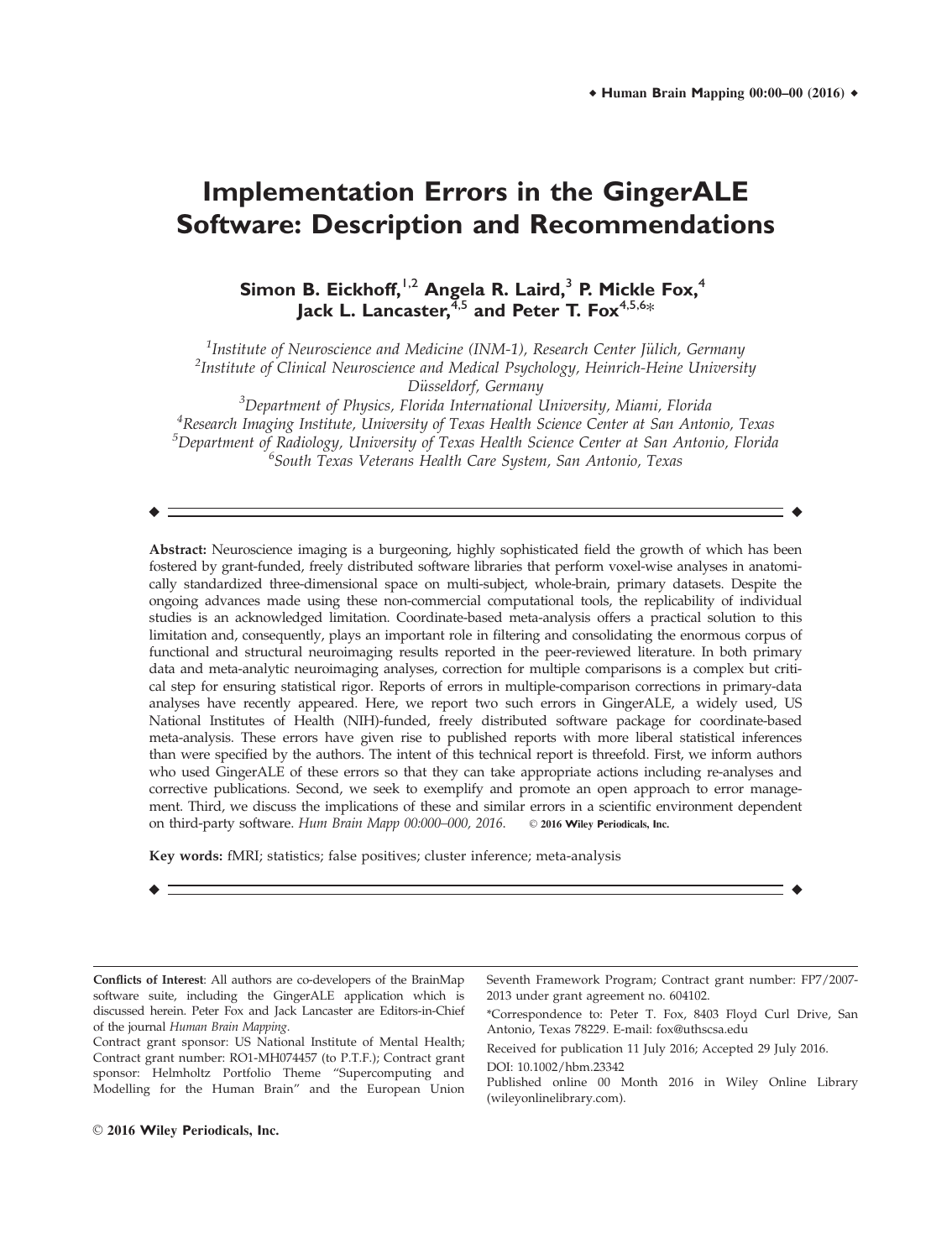#### **INTRODUCTION**

Human neuroscience imaging—as distinguished from clinical, diagnostic imaging—most commonly uses noninvasive, tomographic, whole-brain, image-acquisition modalities (e.g., magnetic resonance imaging, positron emission tomography, and single-photon emission tomography) and grant-funded, non-commercial software to make inferences regarding the structural and functional organization of the human brain in development, in adulthood, in aging, and in a wide variety of neurologic, psychiatric and systemic conditions in an ongoing and programmatic manner [Bandettini, 2012; Rosen and Savoy, 2012]. Despite the impressive power of the neurocomputational techniques shared freely in this field, there are notable limitations. In particular, the generalizability of the information that can be gleaned from a single neuroimaging study is necessarily limited both in reporting differences in activation patterns between task conditions and in reporting differences in grey-matter volume between subject groups [Weinberger and Radulescu, 2015]. Factors contributing to these limitations include sample size (small samples having lower power and higher potential for biased sampling than large samples), an extraordinary degree of experimentaldesign flexibility and analytic flexibility (both permitting substantive methodological variations between studies apparently reporting on the same effect in the same condition), and the indirect nature of the neuroimaging measures used vis-à-vis the inferred neuronal physiology and pathology [Button et al., 2013, Carp, 2012; Glatard et al., 2015; Rottschy et al., 2013]. Correction for multiple comparisons of datasets representing the brain by hundreds of thousands of voxels (i.e., individual, location-specific data samples) is a complex but critical step for ensuring statistical rigor, but one that has proven particularly problematic. When combined with publication bias (suppression of negative results) and an alltoo-common tendency toward overly enthusiastic interpretations of the significance of individual primary-data reports, these factors necessarily foster concerns regarding the reproducibility of neuroimaging results that are similar in import to those voiced in the psychological sciences [Open Science Collaboration, 2015].

Coordinate-based meta-analysis offers a powerful remedy for the lack of generalizability potentially impacting any individual neuroimaging study. The vast majority of the neuroscience imaging literature—several tens of thousands of peer-reviewed publications—uses anatomically standardized stereotaxic space  $(x-y-z)$  coordinates referenced to a published anatomical template) as a framework within which results are computed and reported, typically as local maxima of significant statistical contracts. This standard has been employed since the inception of the field [Fox et al., 1988; Fox and

Abbreviations

ALE Activation likelihood estimation;

FEW Family-wise error;

NIH National Institutes of Health

Mintun, 1989; Friston et al., 1991], and its impact has been repeatedly reviewed [Fox, 1995; Fox, Parsons and Lancaster, 1998; Fox et al., 2014]. When sufficiently large subsets of this literature are combined using rigorous selection criteria and appropriate statistical methods, robust insights into the functional and structural organization of the human brain and its disease processes can be obtained [Yarkoni et al., 2010; Crossley, Fox and Bullmore, 2016; Eickhoff and Etkin, 2016]. As with primary-data analyses, coordinate-based metaanalyses are performed voxel-wise over the entire brain and also apply corrections for multiple comparisons.

Activation Likelihood Estimation (ALE) was one of the first algorithms developed for coordinate-based meta-analysis [Turkeltaub et al., 2002] and remains one of the most widely used [\(http://brainmap.org/pubs](http://brainmap.org/pubs)). A core concept of the ALE algorithm is to model reported  $x-y-z$  addresses as centroids of 3-D Gaussian probability distributions, thereby accommodating the spatial uncertainty of neuroimaging findings caused jointly by inter-individual neuroanatomical variability and the intrinsic signal-to-noise and spatialresolution limitations of non-invasive neuroimaging modalities. Since its introduction, ALE has benefitted from a series of functional enhancements, most notably for present purposes, in its corrections for multiple comparisons. The original implementation of ALE applied no correction for multiple comparisons [Turkeltaub et al., 2002]. Corrections based on false-discovery rate [FDR, Laird et al., 2005] and on cluster-level and voxel-level family-wise error (FWE) estimation [Eickhoff et al., 2012] were subsequently added. Other developments include the replacement of the initial fixed-effects modeling with random-effects analyses of convergence over experiments rather than individual foci [Eickhoff et al., 2009] and a correction to avoid summation of within-group effects [Turkeltaub et al., 2012]. In addition, algorithms have been provided for meta-analytic contrast analyses using fixed-effects [Laird et al., 2005] and randomeffects [Eickhoff et al., 2011] models.

The most widely used implementation of the ALE algorithm is GingerALE, a software application distributed as part of the BrainMap meta-analysis environment and software suite [Fox and Lancaster, 2002; Laird et al., 2009, 2011; Fox et al., 2014; http://brainmap.org/ale]. GingerALE has included FDR multiple-comparison correction since V1.0, and has included voxel- and cluster-level FWE correction since V2.2. Implementation errors in FDR were first suspected in May, 2015, when inconsistencies were noted in the output of largescale, replication simulations performed by a member of the BrainMap user community and reported to the BrainMap development team. The source of the inconsistencies was identified rapidly, and a new build (V.2.3.3) was released within weeks. The error in the FWE correction was first suspected in January, 2016, also via a report from a BrainMap usercommunity member. This error was confirmed, identified and corrected with a new build (V2.3.6) released in April, 2016. Both errors and their corrections were described on the BrainMap online forum [\(http://www.brainmap.org/forum\)](http://www.brainmap.org/forum).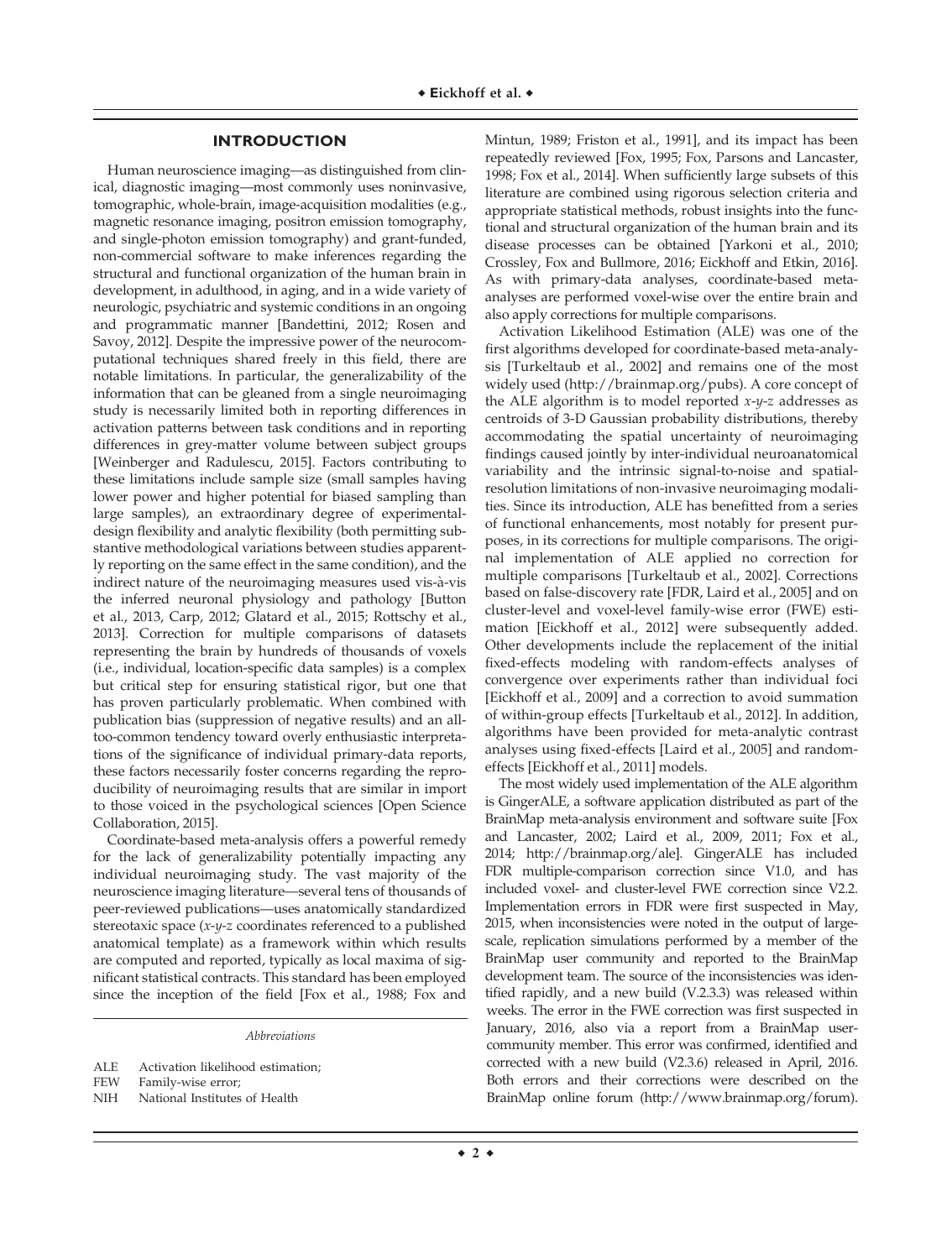Posting errors in this manner is common practice among software developers in the field and this transparency is to be commended. However, this valuable information is poorly discoverable and cannot easily be cited by the users when writing up their findings. In the following, we describe these implementation errors and their potential impact; we make recommendations for corrective actions; and, we discuss this meta-analysis-specific situation in the larger context of current neuroimaging research, suggesting potential future management strategies.

#### **ERROR IN THE FDR CORRECTION CODE**

FDR thresholding is designed to control the expected proportion of errors among rejected hypotheses, i.e., false discoveries. GingerALE's implementation of FDR uses the Benjamini–Hochberg procedure, which starts by converting the 3-D P-value image into a sorted 1-D array of ascending P values. The sorted  $P$  values are then compared in a step-up fashion against a boundary criterion depending on the overall number of parallel tests and assumptions regarding independence. Critically, a small mistake in the customized code for sorting floating-point numbers (P values) has persisted until GingerALE 2.3.3. As a result of this error, the P values were not completely sorted, leaving some high P values distributed through the lower  $P$  values at the beginning of the sorted vector. This error right-shifts the "observed" P values relative to the line setting the boundary criterion and allows P values that should have been above the cut-off to remain underneath it. That is, the effective threshold became too lenient and did not fully control the FDR at the desired level.

The impact of this error on FDR-corrected inference in GingerALE is heterogeneous and dataset specific because, in FDR, the corrected significance of a particular location depends on the overall shape of the curve of sorted P values. Also contributing to the variability of the effect, the magnitude of the sorting error depends on the dataset, in particular the distribution of  $P$  values therein and their spatial location, i.e., initial indexing. Ultimately, the potential impact of this coding error is highly dependent on the properties of the individual study, though it will almost inevitably lead to thresholds that are too liberal. Generally this will mean that with re-analysis the observed cluster sizes will be smaller than previously reported and that smaller clusters may not reach significance. Actual ALE scores and peak locations locations should be unaffected.

## **ERROR IN THE CLUSTER-LEVEL CORRECTION CODE**

Cluster-level FWE thresholding is designed to apply a "cluster-forming threshold" (typically and standard in GingerALE:  $P < 0.001$ ), and then compare the size of the individual clusters in this excursion set to a distribution of cluster sizes arising from the same initial threshold under a nullhypothesis of random spatial location. In the non-parametric,

Monte-Carlo approach for establishing this null-distribution in the context of ALE, foci are randomly distributed throughout the brain followed by application of the cluster-forming threshold. The size of the largest cluster is recorded, and the procedure repeated many thousands of times. By removing clusters in the actual excursion set that are smaller than the top 5% of the recorded values, the cluster-level FWE is controlled given that only 5% of all random realizations of the null-hypothesis will entail one or more clusters larger than the ones that were deemed significant.

Cluster-level FWE thresholding was introduced into GingerALE in V2.2 and, unfortunately, the procedure for establishing the null-distribution of cluster-sizes through V2.3.5 contained a small but important error. Rather than recording the size of the largest cluster in the excursion set, versions of GingerALE before V2.3.6 recorded all cluster sizes following application of the cluster-forming threshold on the data generated under the null-hypothesis. This approach yielded thresholds that did not control the FWE of the clusters, but rather resulted in inference based on uncorrected cluster-level P values. While these are substantially more conservative than uncorrected P values at the voxel-level given the two-step inference and initial cluster-forming threshold, the use of uncorrected clusterlevel P values still resulted in inadequately liberal inference. The overall effect will be that some smaller clusters will not reach significance.

## **SPECIFIC RECOMMENDATION FOR STUDIES USING THE AFFECTED VERSIONS OF GINGERALE**

We recommend that published meta-analyses using the GingerALE versions with implementation errors in the multiple-comparisons corrections be repeated using the latest version of GingerALE (V2.3.6), and the results compared to those of the original report. Depending upon the magnitude and potential impact of the differences, authors should consider corrective communications in consultation with the journal in which their original report appeared, as discussed below.

When weighing their course-of-action options, we suggest authors consider the argument that unintended errors in reporting statistical thresholds do not necessarily invalidate the results and conclusions of their published studies. Choice of a statistical threshold and the ensuing trade-off between type-I and type-II errors is, at base, an arbitrary and ultimately subjective decision [Lieberman and Cunningham, 2009]. On the other hand, readers should expect to receive correct information about the statistical thresholds applied.

We also note that a case can be made that even correctly performed voxel-wise FDR correction may be inappropriate for inferences on topological features such as regions of significant convergence of a smooth dataset [Chumbley and Friston, 2009]. This shortcoming of FDR was recently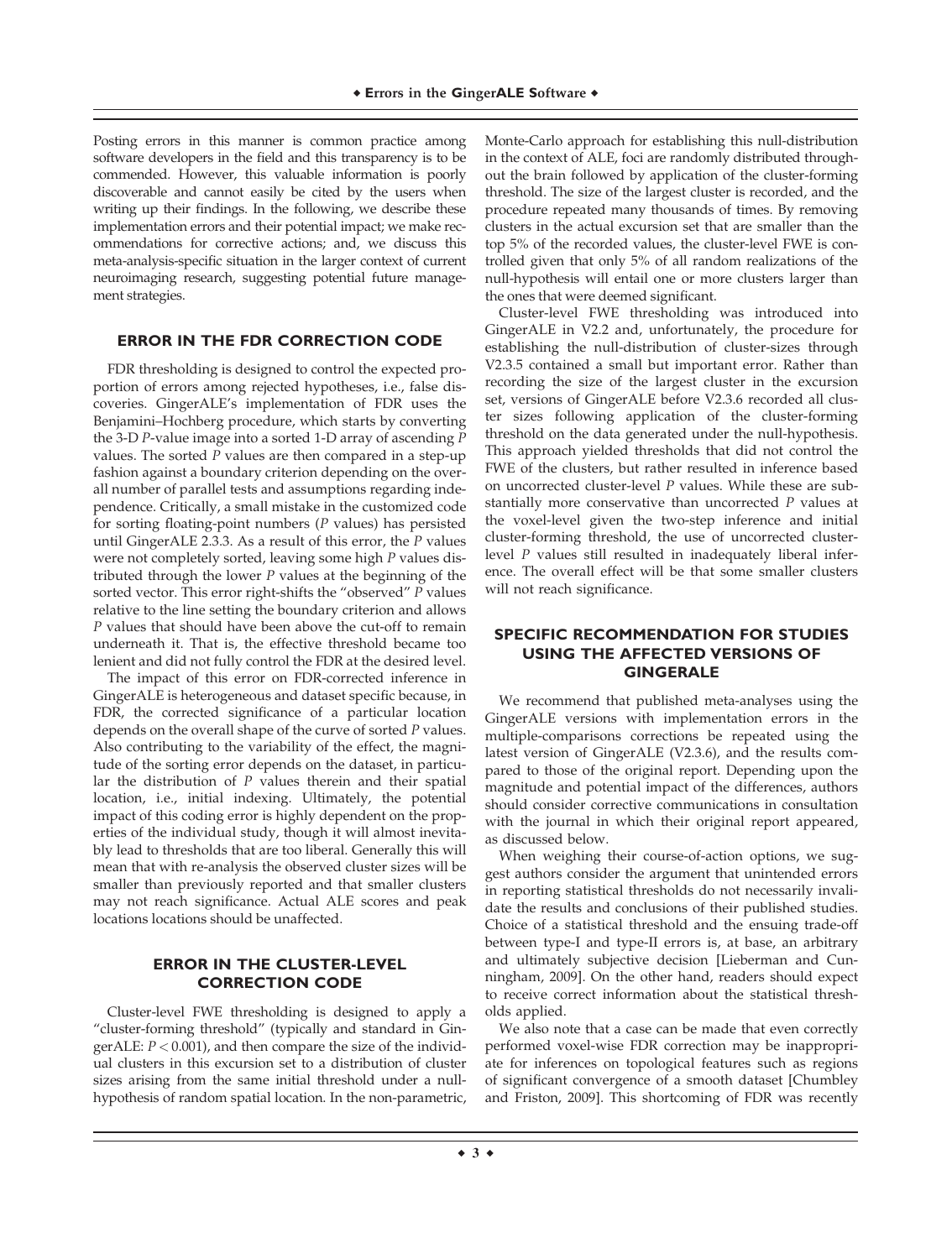confirmed in a large-scale simulation study [Eickhoff and Etkin, 2016], which demonstrated that voxel-level FDR correction entails both relatively low sensitivity and a high susceptibility to false-positive findings. Moreover, that work also highlighted another negative property of FDR thresholding, namely that the chance of a voxel being declared significant depends on the strength of convergence in other parts of the brain [Genovese et al., 2002]. For maximal statistical rigor, FWE thresholding should be used for ALE analyses in preference to FDR. Further, to have sufficient power to detect moderately sized effects, ALE analyses should be based on workspaces containing 17-20 experiments or more [Eickhoff and Etkin, 2016].

## **GENERAL CONSIDERATIONS ON THE EFFECTS OF ERRORS IN NEUROIMAGING SOFTWARE**

Fully automated, voxel-wise, whole-brain, image-analysis methods concurrently analyzing data from multiple subjects in anatomically standardized 3-D arrays were first introduced more than twenty-five years ago [Fox et al., 1988; Friston et al., 1991]. As these statistical parametric imaging methods have advanced in sophistication, standardization, ease-ofuse, and community acceptance, they have largely supplanted user-scripted tools. Following a "survival of the fittest" evolutionary process, the vast majority of neuroimaging researchers now rely on a limited number of grantsupported, freely distributed, non-commercial software libraries with SPM [Ashburner, 2012], FSL [Jenkinson et al., 2012] and AFNI [Cox, 2012] being among the most popular. While the wide scope of use of these packages, inviting scrutiny and cross validation by many researchers, will eventually detect and eliminate errors [Nosek et al., 2015], the impact of as-yet-undetected errors on the published literature can be substantial. This predicament is best illustrated by a recent study that identified a problem in the multiple-comparison correction strategies implemented in several widely used packages, which collectively effect several thousand peerreviewed neuroimaging publications [Eklund et al., 2016].

Implementation errors (reported here) and algorithmic errors [Eklund et al., 2016] in widely used image-analysis software creates the unfortunate situation wherein wellintentioned researchers who have followed developers' recommendations and established best practices may still have published flawed results—typically erroneous statistical confidence levels or cluster sizes. To best serve the neuroscientific community, corrections to the literature should be two-fold. First, the software developer should highlight the errors and need for re-analysis, as we are doing here. Second, the authors should be encouraged and enabled to self-correct such errors in a concise, rapidly implemented, non-pejorative manner. Given that the magnitude and impact of the errors will vary, the most appropriate selfcorrection measure will also vary. For minimal corrections, a comment on PubMed Central confirming the previous

results should suffice. For minor corrections, publication of an erratum or corrigendum linked to the original publication may be needed. For more substantive corrections, a Comment-type article citing the original publication likely is the appropriate course of action. For older or underpowered meta-analyses, particularly in domains for which additional publications have appeared in the interim, a more comprehensive, original publication will likely be the most valuable contribution to the literature.

In light not only of the present error report but also given the wider implications of the topic as noted above, we believe there is a need for dialogue among journal editors, scientific organizations (e.g., the Organization for Human Brain Mapping), and the neuroscience community at large to develop a generally acceptable best-practices policy. We hope that this article encourages the more open reporting of errors in public software or data and also serves as a starting point for this important dialogue.

### **REFERENCES**

Ashburner J (2012): SPM: A history. Neuroimage 201262:791–800.

- Bandettini PA (2012): Twenty years of functional MRI: The science and the stories. Neuroimage 62:575–588.
- Button KS, Ioannidis JP, Mokrysz C, Nosek BA, Flint J, Robinson ES, Munafo MR (2013): Power failure: Why small sample size undermines the reliability of neuroscience. Nat Rev Neurosci 14:365–376.
- Carp J (2012): On the plurality of (methodological) worlds: Estimating the analytic flexibility of FMRI experiments. Front Neurosci 6:149.
- Chumbley JR, Friston KJ (2009): False discovery rate revisited: FDR and topological inference using Gaussian random fields. Neuroimage 44:62–70.
- Cox RW (2012): AFNI: What a long strange trip it's been. Neuroimage 15;62:743–747.
- Crossley NA, Fox PT, Bullmore E (2016): Meta-connectomics: Human brain network and connectivity meta-analyses. Psychol Med 46:897–907.
- Eickhoff SB, Etkin A (2016): Going beyond finding the "Lesion": A path for maturation of neuroimaging. Am J Psychiatry 173: 302–303.
- Eickhoff SB, Laird AR, Grefkes C, Wang LE, Zilles K, Fox PT (2009): Coordinate-based activation likelihood estimation meta-analysis of neuroimaging data: A random-effects approach based on empirical estimates of spatial uncertainty. Hum Brain Mapp 30:2907–2926.
- Eickhoff SB, Bzdok D, Laird AR, Roski C, Caspers S, Zilles K, Fox PT (2011): Co-activation patterns distinguish cortical modules, their connectivity and functional differentiation. Neuroimage 57:938–949.
- Eickhoff SB, Bzdok D, Laird AR, Kurth F, Fox PT (2012): Activation likelihood estimation meta-analysis revisited. Neuroimage 59:2349–2361.
- Eickhoff SB, Nichols TE, Laird AR, Hoffstaedter F, Amunts K, Fox PT, Bzdok D, Eickhoff CR (2016a): Behavior, sensitivity, and power of activation likelihood estimation characterized by massive empirical simulation. Neuroimage 137:70–85.
- Eickhoff S, Nichols TE, Van Horn JD, Turner JA (2016b): Sharing the wealth: Neuroimaging data repositories. Neuroimage 124: 1065–1068. 569.